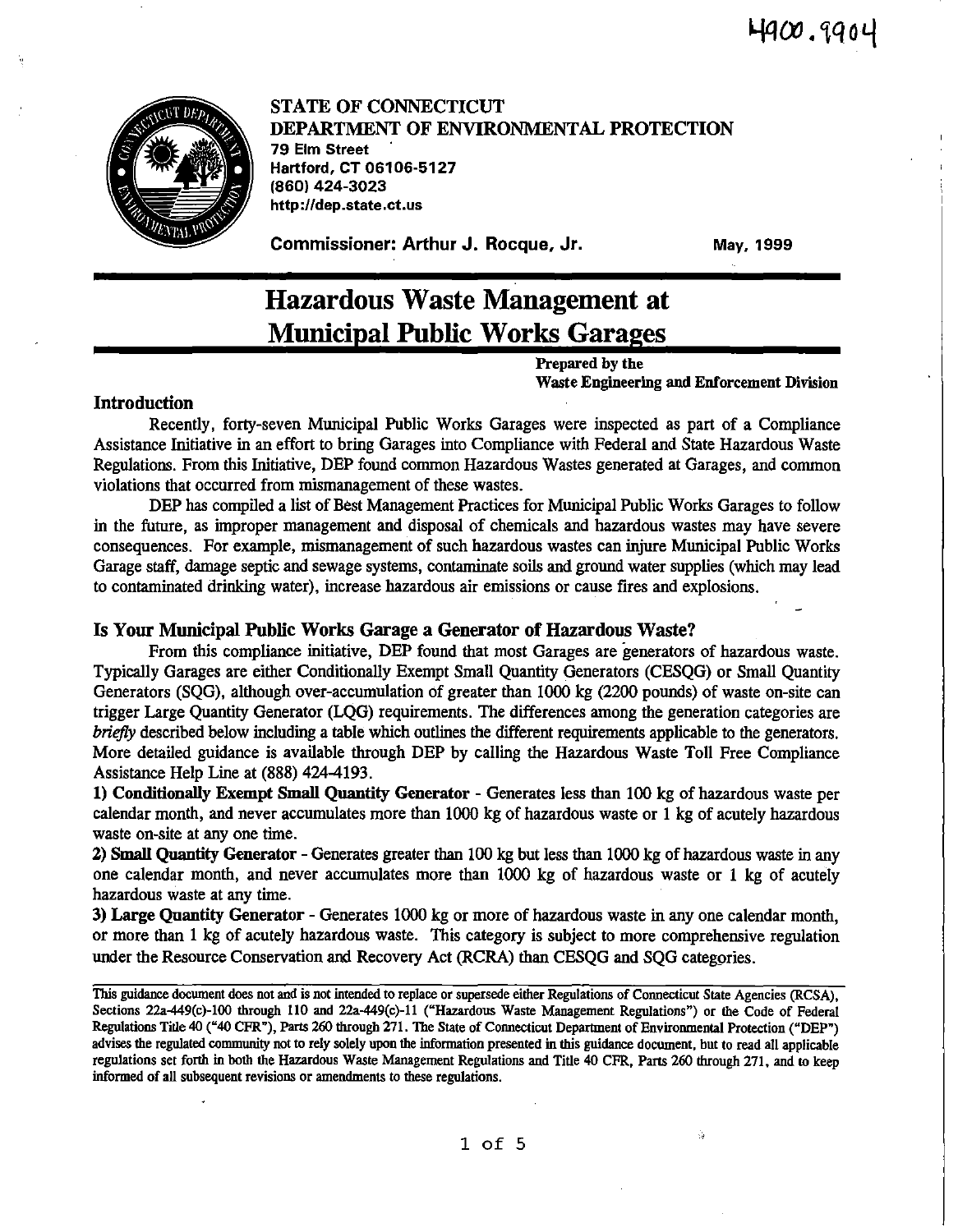| Generators of RCRA Hazardous Waste                                       |                                                                                                                                                                                                                                                                                                           |                                                                                                                                                                                                                                                                            |                                                                              |
|--------------------------------------------------------------------------|-----------------------------------------------------------------------------------------------------------------------------------------------------------------------------------------------------------------------------------------------------------------------------------------------------------|----------------------------------------------------------------------------------------------------------------------------------------------------------------------------------------------------------------------------------------------------------------------------|------------------------------------------------------------------------------|
|                                                                          | Litropening St                                                                                                                                                                                                                                                                                            | <b>Small Quantly</b>                                                                                                                                                                                                                                                       | <b>Conditionally Exempt 19</b>                                               |
| <b>Hazardous Waste</b><br><b>Quantity Limits</b><br>(per calendar month) | 1000 kg hazardous waste<br>or<br>1 kg acute hazardous waste                                                                                                                                                                                                                                               | Greater than 100 kg but less than<br>1000 kg hazardous waste<br>< 1 kg acute hazardous waste                                                                                                                                                                               | $<$ 100 kg<br>or<br>< 1 kg acute hazardous waste                             |
| <b>Waste Determination</b><br>Required                                   | Yes                                                                                                                                                                                                                                                                                                       | Yes                                                                                                                                                                                                                                                                        | Yes                                                                          |
| EPA ID Number Required                                                   | <b>Yes</b>                                                                                                                                                                                                                                                                                                | <b>Yes</b>                                                                                                                                                                                                                                                                 | No                                                                           |
| <b>On-Site Accumulation</b><br><b>Quantity Limits</b>                    | None                                                                                                                                                                                                                                                                                                      | <1000 kg<br>< 1 kg acute hazardous waste                                                                                                                                                                                                                                   | <1000 kg<br>1 kg acute hazardous waste                                       |
| Maximum Accumulation<br>Time                                             | 90 days                                                                                                                                                                                                                                                                                                   | 180 days                                                                                                                                                                                                                                                                   | No Limit*                                                                    |
| <b>Storage Requirements</b>                                              | Comply with all 40 CFR Part 265<br>management standards for tanks,<br>containers, and containment<br>buildings and secondary<br>containment                                                                                                                                                               | Comply with all 40 CFR Part 265<br>management standards for tanks.<br>containers, and containment<br>buildings and secondary<br>containment                                                                                                                                | None*                                                                        |
| <b>Off-Site Waste</b><br>Management                                      | RCRA permitted or interim status<br>HW facility                                                                                                                                                                                                                                                           | RCRA permitted or interim status<br><b>HW facility</b>                                                                                                                                                                                                                     | RCRA permitted or interim<br>status facility or state approved<br>facility   |
| <b>Contingency Plan</b>                                                  | <u>Full</u> plan to minimize hazards<br>from fires, spills, explosion                                                                                                                                                                                                                                     | Posting emergency information by<br>telephones                                                                                                                                                                                                                             | None*                                                                        |
| <b>Permitted Transporter</b><br>Required                                 | Yes                                                                                                                                                                                                                                                                                                       | Yes                                                                                                                                                                                                                                                                        | Yes                                                                          |
| Treatment on Site<br><b>Interim Status</b>                               | No (With exceptions including<br>Without a RCRA Permit on treatment in containers and<br>tanks)                                                                                                                                                                                                           | No (With exceptions including<br>treatment in containers and tanks)                                                                                                                                                                                                        | No (Except for treatment in<br>containers and tanks or on-site<br>recycling) |
| Manifest Required for Off-<br>site Shipments                             | Yes                                                                                                                                                                                                                                                                                                       | Yes                                                                                                                                                                                                                                                                        | No                                                                           |
| <b>Biennial Report</b>                                                   | Yes                                                                                                                                                                                                                                                                                                       | Yes (abbreviated form)                                                                                                                                                                                                                                                     | No                                                                           |
| Recordkeeping                                                            | <b>Manifests</b><br>$\bullet$<br>$\bullet$<br><b>Biennial reports</b><br><b>Exception reports</b><br>٠<br><b>Test results</b><br>Waste determinations<br>$\bullet$<br>Records of past<br>management practices<br>Documentation if any past<br>decontamination of<br>equipment to eliminate waste<br>codes | <b>Manifests</b><br>٠<br><b>Exception reports</b><br>٠<br><b>Test results</b><br>$\bullet$<br><b>Waste determinations</b><br>Records of past management<br>٠<br>practices<br>Documentation if any past<br>٠<br>decontamination of<br>equipment to eliminate waste<br>codes | <b>Waste Determinations</b>                                                  |
| <b>Personnel Training</b>                                                | Formal classroom training with<br>annual updates - Documented in<br>writing and kept on-site                                                                                                                                                                                                              | Employees must be familiar with<br>waste handling and emergency<br>procedures relevant to their<br>position                                                                                                                                                                | None*                                                                        |

Requirements for Municipal Public Works Garages that are Generators of RCRA Hazardous Waste

 $\label{eq:2.1} \frac{1}{\sqrt{2\pi}}\sum_{i=1}^{\infty}\frac{1}{\sqrt{2\pi}}\int_{0}^{\infty}d\mu\,d\mu\,.$ 

÷.

\* Best Management Practices, including responsible handling and storage of wastes is recommended.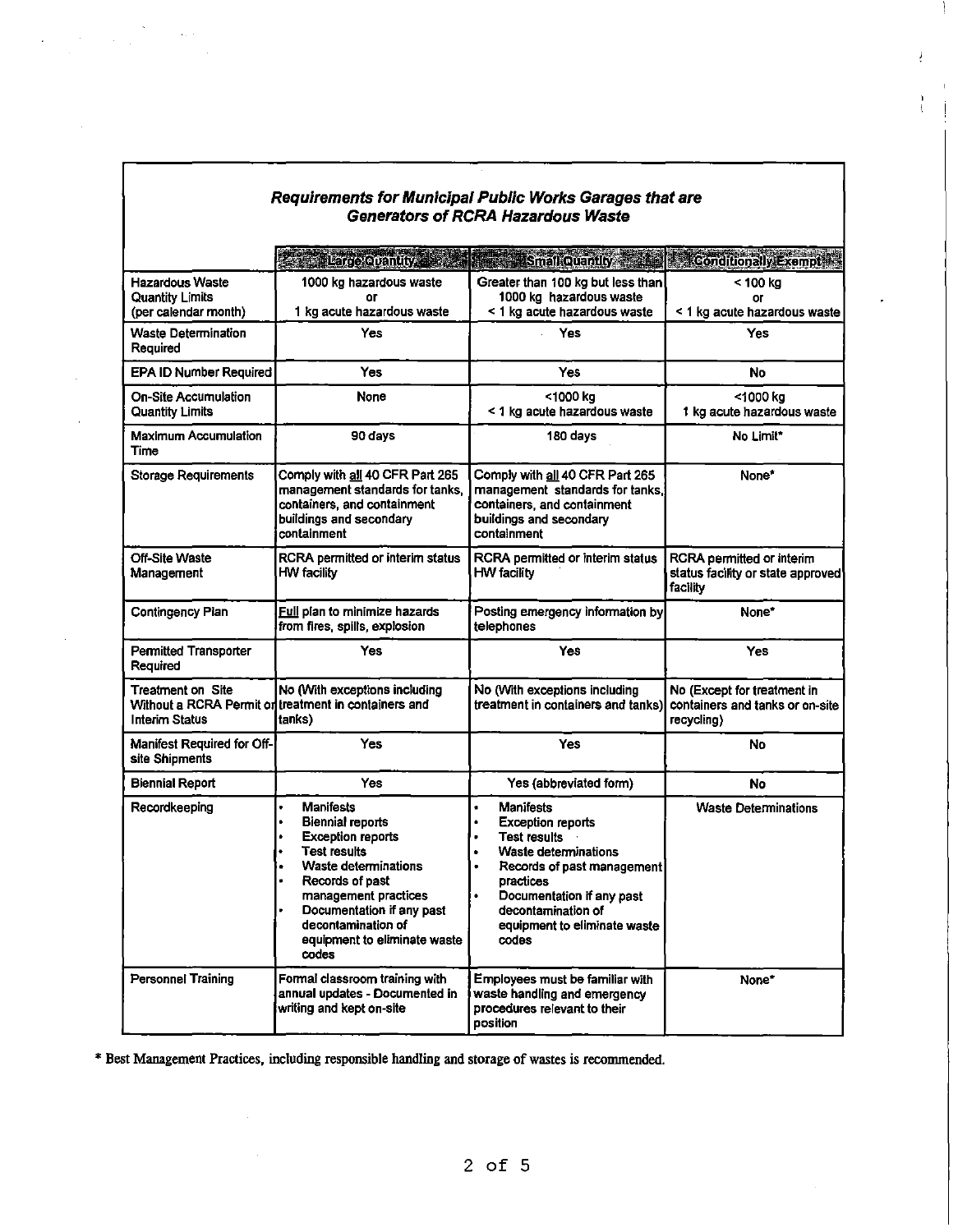#### What Municipal Public Works Garages are Required by Regulation to Do

Listed below in detail are requirements a CESQG must follow. Your Municipal Garage must understand and practice these requirements at all times to remain in compliance with Federal and State regulations.

# 1) Perform a Hazardous Waste Determination on each waste stream generated by the Garage. Keep these written Hazardous Waste Determinations on-site. (40 CFR 262.11)

# A) Common potentially hazardous waste streams found at municipal public works garages include the following:

1) waste / used speedy-dri and other contaminated absorbents

(Note: If the speedy-<lri was used only to absorb uncontaminated oil, the speedy-dri may be classified as a Connecticut Regulated Waste (CRW) and may be disposed at a facility that can accept CRW, or as a special waste and may be disposed at a facility that can accept special waste through an Approved Special Waste Plan.)

- 2) waste gasoline
- 3) waste oil and waste oil filters
- 4) waste transmission fluid, brake fluid
- 5) waste parts washer / degreaser
- 6) brake cleaner
- 7) waste paints, oil based vs. latex

(Note: a hazardous waste determination must also be performed on paint dust and paint chips from scraping activities)

- 8) waste mineral spirits
- 9) mercury-containing fluorescent lamps
- 10) aerosol cans with any content or propellant still present
- 11) waste antifreeze
- 12) spent batteries (NlCAD and Lead Acid)

### B) Other wastes that need to be properly managed:

- 1) vehicle batteries (must be recycled check with distributor)
- 2) most latex paints (ensure there is no liquid paint in the can before disposal)
- 3) spent oil filters (hot drain for 24 hours before disposal)
- 4) used oil (must be stored in a separate drum labeled "used oil" and go for recycling)

2) Ensure the safe and proper off-site transport and disposal of all hazardous waste generated at the garage.

- A) Your garage can contact DEP to obtain a list of licensed hazardous waste transporters in Connecticut.
- B) The Transporter and Facility receiving the waste must have EPA ID numbers.
- C) If you transport your own waste, you must transport in quantities less than 1000 kg/month and in your own municipality's vehicle to a permitted waste receiving facility with an EPA ID number.
- D) NEVER dispose your hazardous waste in a municipal or private solid waste landfill located in the State of Connecticut.
- E) Although CESQGs are not required to complete manifests, many transporters may fill out manifests for CESQGs in an effort to keep track of waste shipments. Other forms that may be used for a CESQG include bills of lading.
- 3) Ensure the Garage is complying with the generator status for on-site storage of hazardous waste at all times. A) If you are a CESQG or SQG, NEVER accumulate greater than 1000 kg of hazardous waste on-site at any one
	- time.
	- B) Follow all Best Management Practices identified on Page 4 of this fact sheet.

# 4) Perform Inspections in areas within the garage that may lead to a release of hazardous waste.

A) Your garage can develop an inspection schedule which includes all Areas of Concern. Areas of Concern include hazardous waste storage areas and areas where hazardous waste is generated.

B) Document and fix any problems noted during the inspection that could cause or lead to a release of hazardous waste to the environment.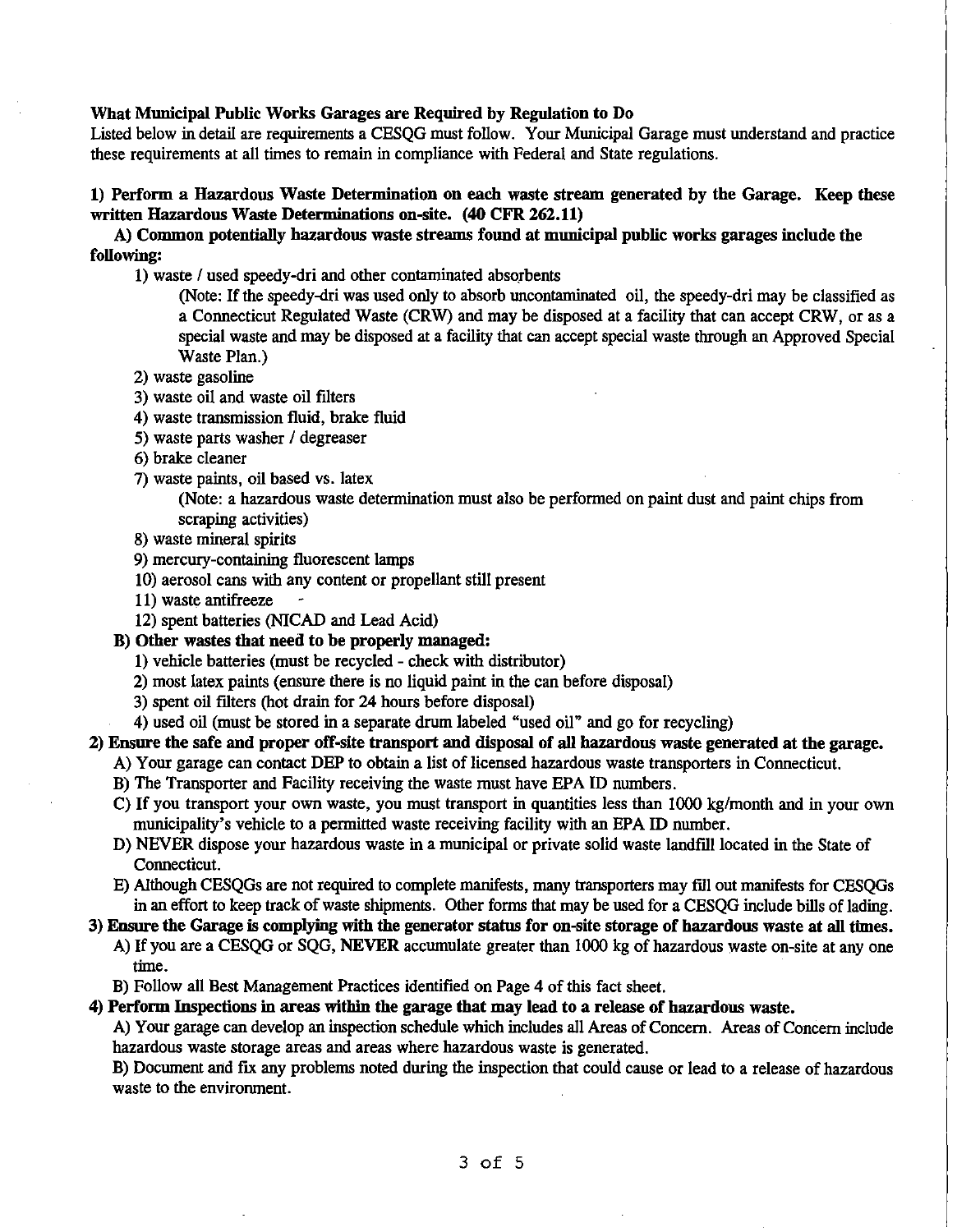### 5) Plan for Emergencies.

- A) Designate an "Emergency Coordinator" at your Garage.
- B) Post Emergency Information.
- C) Respond to all Emergencies.
- D) Equip the Garage with Appropriate Safety and Emergency Equipment.
- E) Maintain aisle space.
- F) Safely Handle Ignitable and Reactive Wastes.
- G) Post "No Smoking" signs.
- H) Know all Emergency Response Contacts.
- I) Safely Maintain and Operate your Garage to minimize hazards.

# 6) Ensure that all personnel are Trained.

- A) Inform employees of
	- 1) hazards associated with wastes.
	- 2) what to do in an emergency.
	- 3) locations and proper use of fire control and spill control equipment.
	- 4) safe hazardous waste handling procedures.
	- 5) Hazardous Waste Management Regulations applicable to your Garage.

# Common Problems found at Municipal Public Works Garages

Municipal Public Works Garages face many of the same challenges when working to comply with regulations. Some common mistakes found at garages include:

1) No Hazardous Waste Determinations were made on wastes being stored in the garage. Analytical hazardous wastes determinations or hazardous waste determinations through knowledge of process must be conducted and documented on-site. When a hazardous waste determination is conducted through knowledge of process rather than analytical data, written documentation should still be kept to confirm the results. Due to failure to conduct these determinations, many Connecticut Regulated Wastes and Hazardous Wastes were being disposed as a municipal waste. Improper disposal of wastes due to lack of hazardous waste determination is illegal.

2) Lack of labeling and marking drums containing hazardous wastes.

3) Improper management and lack of inspection logs for spent batteries kept in storage before being brought for recycling.

4) Lack of adequate documentation of off-site disposal of hazardous wastes.

5) Best Management Practices within the garages, such as secondary containment and an impervious base for hazardous wastes.

# Best Management Practices for Managing Hazardous Wastes in Containers

1) Ensure your containers are in good condition.

- 2) Ensure the container is compatible with the waste being stored in it.
- 3) Keep the container closed.
- 4) Handle the container carefully in order to avoid ruptures and leaks.
- 5) Separate containers with incompatible wastes and materials.

6) Store the container in a contained area - including a berm and an impermeable base to prevent leakage in case of a spill or release.

7) Label the container with the words "Hazardous Waste" and the contents of the container.

By doing this, the garage can:

a) Keep track of quantity and types of hazardous waste in storage. (AVOID OVER-ACCUMULATION)

b) Keep wastes segregated.

c) Alert emergency crews to types of chemicals during an emergency.

8) Inspect the container on a routine basis, weekly if practicable, to ensure that all Best Management Practices are being followed.